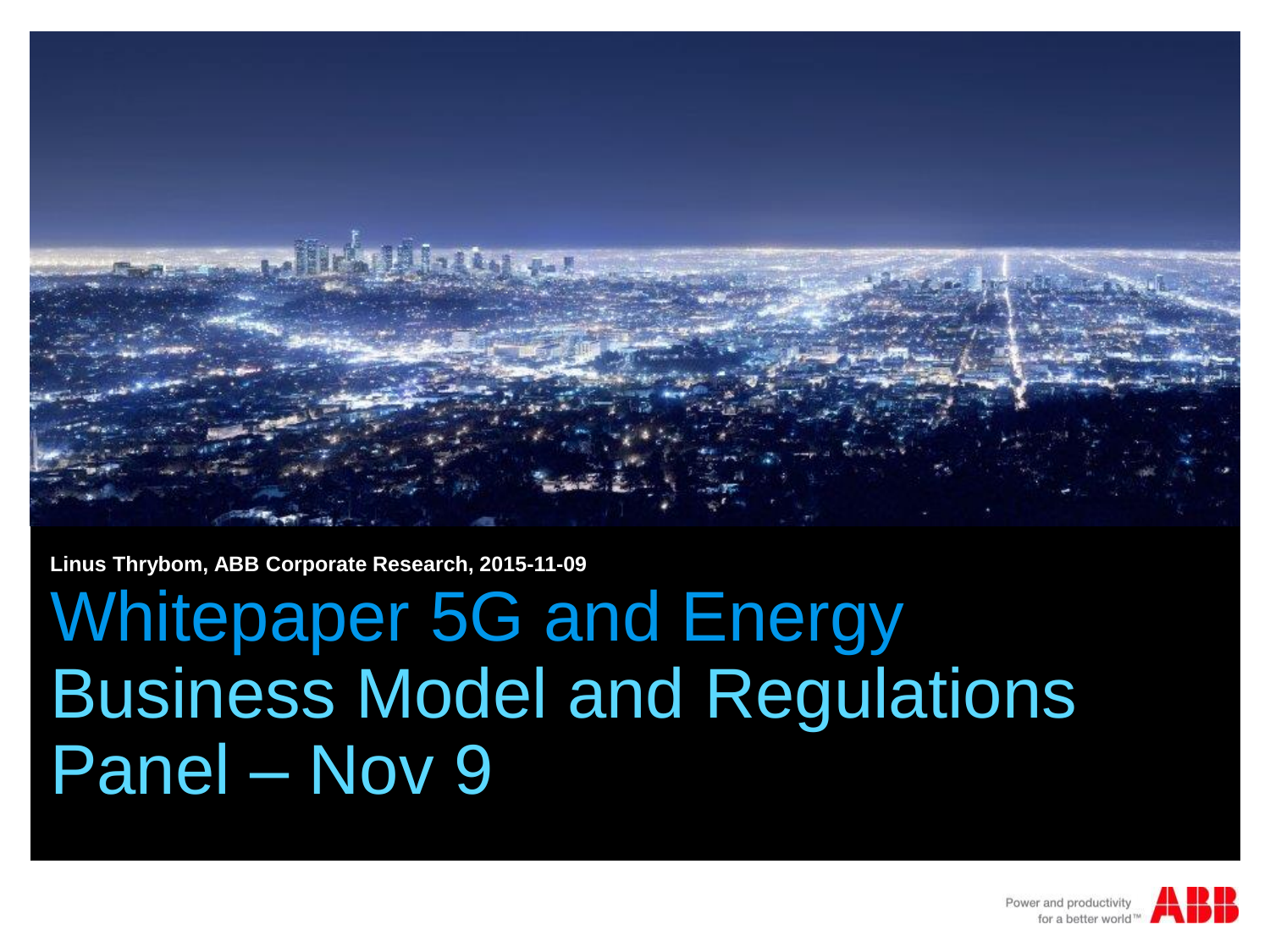## Whitepaper 5G and Energy Business models

- New business models supporting longevity, virtualization / slicing, cost efficiency and dedicated machine profiles
- Power utilities are taking more ownership on the telecom network
- There will also be a need for storage / big data services
	- Telecom operators are proposing IT / big data services in addition to connectivity – however, power utilities may be restrictive in sharing data

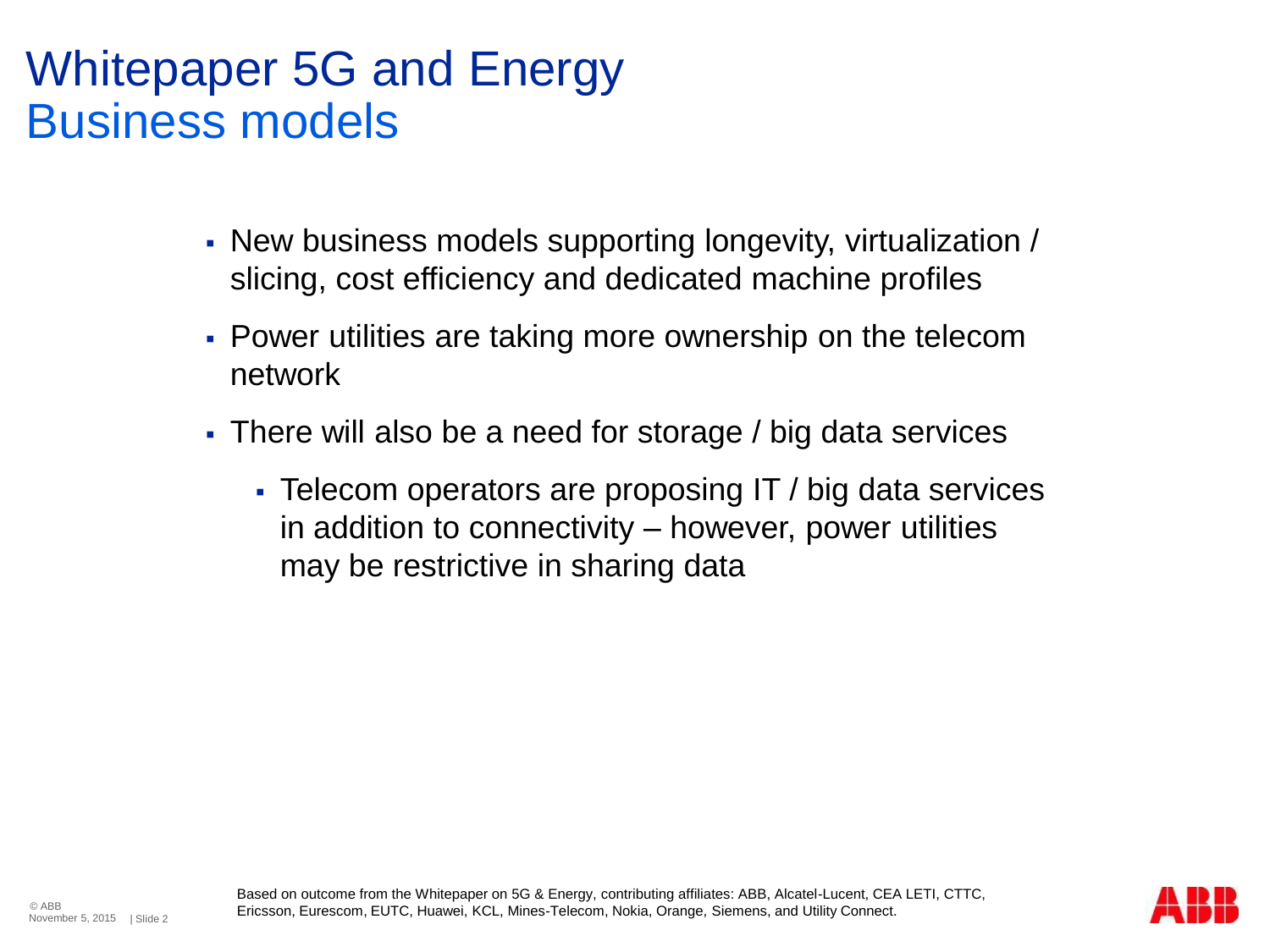## Whitepaper 5G and Energy Regulations and Policies domain

- **Power utilities** 
	- Regulations have high impact, examples of barriers:
		- Uncertain national action plans
		- Integration of EV, storage, demand / response into market
		- Data protection laws
	- Power outage penalties
	- Cyber security
- Telecom
	- Competition, licensing, market power allowing new operators
	- Use of scarce resources, e.g. spectrum
	- Ubiquitous service rural substations
- Possible adoption accelerator
	- Enable "specialized services" with guaranteed performance for critical infrastructure systems